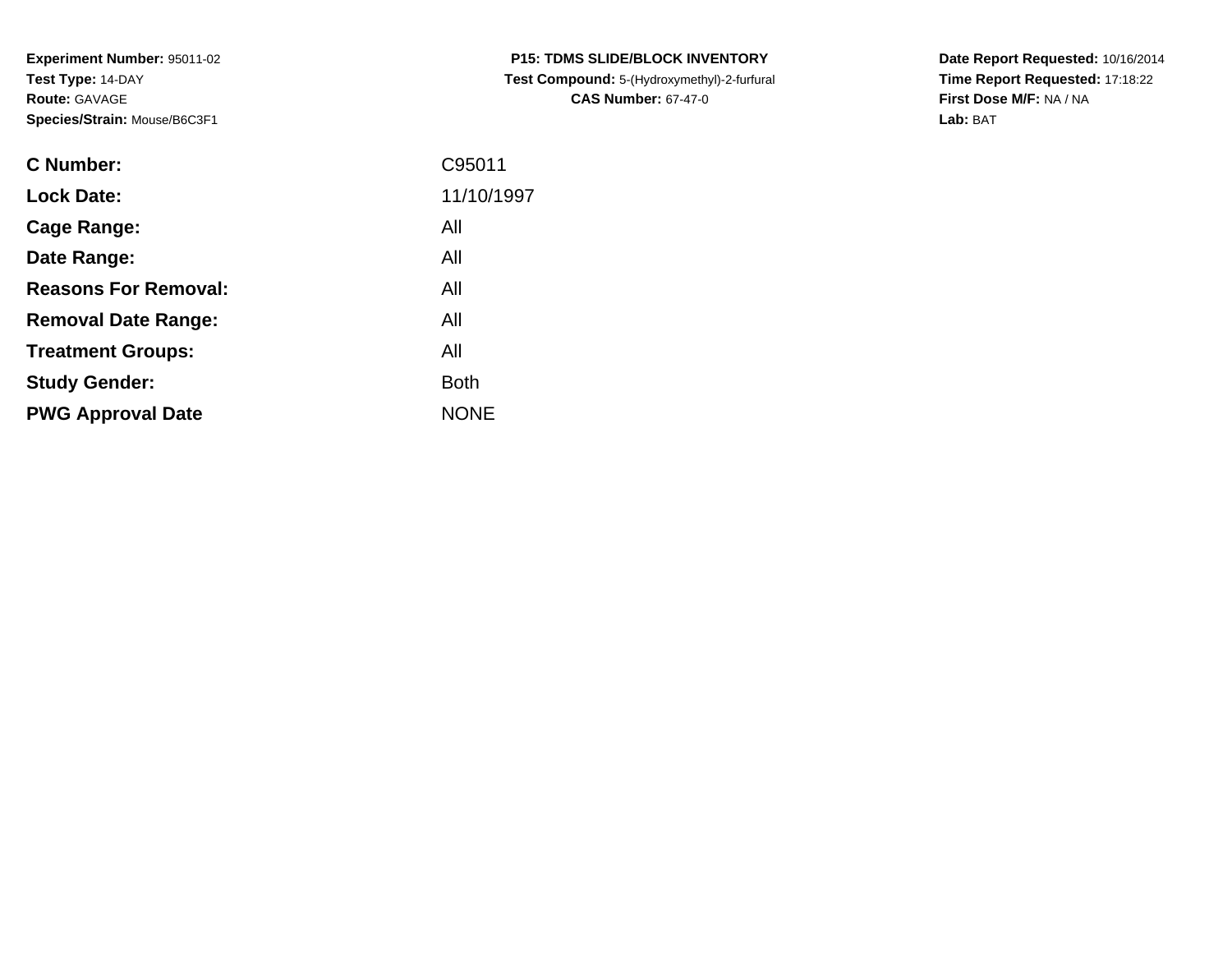**Test Type:** 14-DAY

**Route:** GAVAGE

85

**Species/Strain:** Mouse/B6C3F1

<sup>00085</sup> <sup>9702715</sup> ................ ................ Y N

## **P15: TDMS SLIDE/BLOCK INVENTORY**

**Test Compound:** 5-(Hydroxymethyl)-2-furfural

**CAS Number:** 67-47-0

**Date Report Requested:** 10/16/2014**Time Report Requested:** 17:18:22**First Dose M/F:** NA / NA**Lab:** BAT

| <b>SPECIES: Mouse</b>       |                          |                        | STRAIN: B6C3F1           |                          |                             |  |  |
|-----------------------------|--------------------------|------------------------|--------------------------|--------------------------|-----------------------------|--|--|
| <b>CID</b><br><b>NUMBER</b> | INDIVIDUAL<br>ANIMAL NO. | <b>HISTO</b><br>NUMBER | NMBR OF<br><b>SLIDES</b> | NMBR OF<br><b>BLOCKS</b> | <b>WET</b><br><b>TISSUE</b> |  |  |
| 81                          | 00081                    | 9702711                | .                        | .                        | Y N                         |  |  |
| 82                          | 00082                    | 9702712                | .                        | .                        | Y N                         |  |  |
| 83                          | 00083                    | 9702713                | .                        |                          | Y N                         |  |  |
| 84                          | 00084                    | 9702714                | .                        |                          | ΄ Ν                         |  |  |

 IN MY OPINION THIS MATERIAL IS OF SUFFICIENT QUALITY TO BE RETAINED IN THECARCINOGENESIS REPOSITORY UNLESS THE MATERIAL IS MARKED WITH AN ASTERISK

REVIEWED BY REPOSITORY SUPERVISOR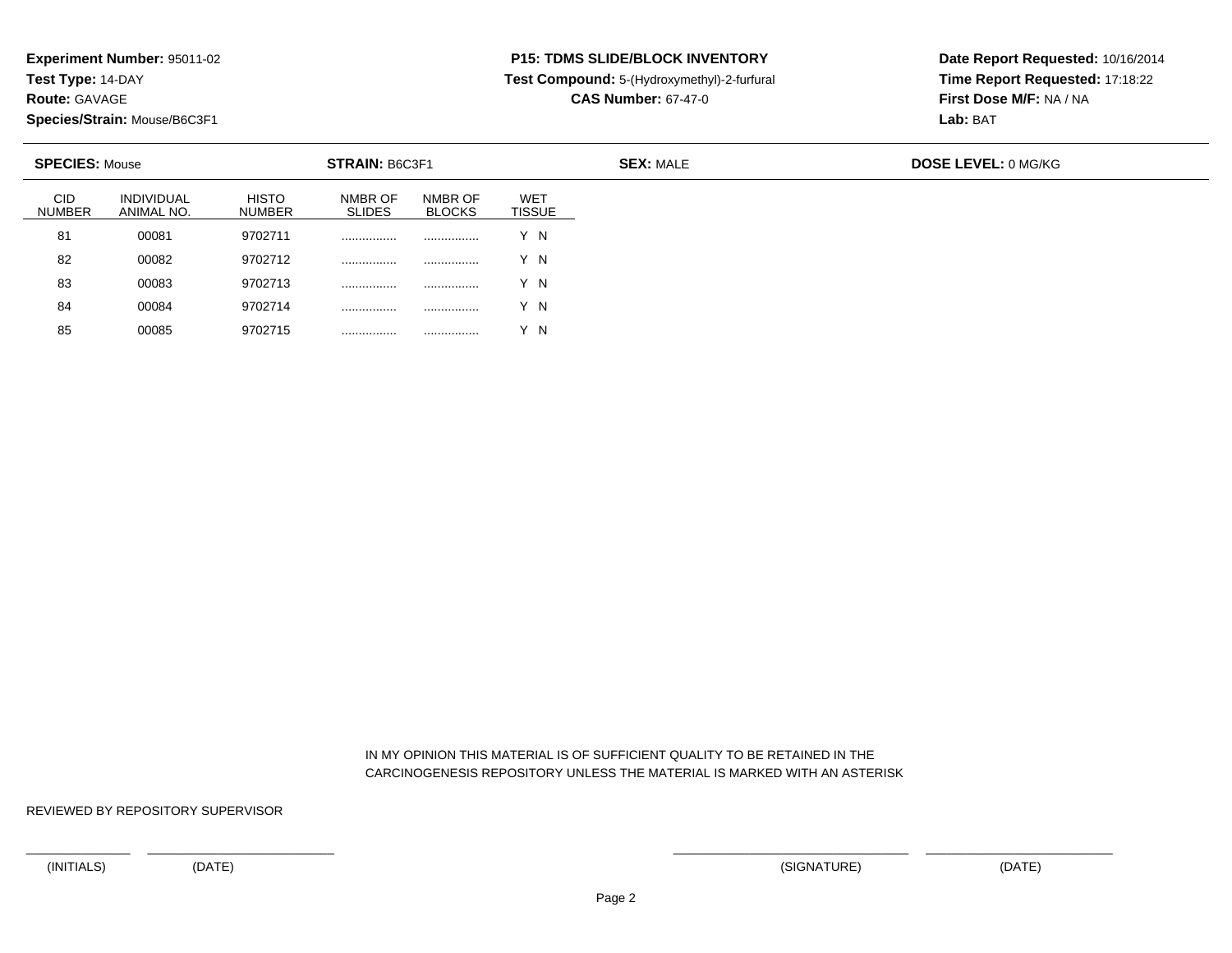**Test Type:** 14-DAY

**Route:** GAVAGE

90

**Species/Strain:** Mouse/B6C3F1

<sup>00090</sup> <sup>9702720</sup> ................ ................ Y N

### **P15: TDMS SLIDE/BLOCK INVENTORY**

**Test Compound:** 5-(Hydroxymethyl)-2-furfural

**CAS Number:** 67-47-0

**Date Report Requested:** 10/16/2014**Time Report Requested:** 17:18:22**First Dose M/F:** NA / NA**Lab:** BAT

|                             |                                 | <b>STRAIN: B6C3F1</b><br><b>SPECIES: Mouse</b> |                          |                          |                             |
|-----------------------------|---------------------------------|------------------------------------------------|--------------------------|--------------------------|-----------------------------|
| <b>CID</b><br><b>NUMBER</b> | <b>INDIVIDUAL</b><br>ANIMAL NO. | <b>HISTO</b><br><b>NUMBER</b>                  | NMBR OF<br><b>SLIDES</b> | NMBR OF<br><b>BLOCKS</b> | <b>WET</b><br><b>TISSUE</b> |
| 86                          | 00086                           | 9702716                                        | .                        | .                        | Y N                         |
| 87                          | 00087                           | 9702717                                        |                          |                          | Y N                         |
| 88                          | 00088                           | 9702718                                        | .                        | .                        | Y N                         |
| 89                          | 00089                           | 9702719                                        |                          | .                        | 'N                          |

 IN MY OPINION THIS MATERIAL IS OF SUFFICIENT QUALITY TO BE RETAINED IN THECARCINOGENESIS REPOSITORY UNLESS THE MATERIAL IS MARKED WITH AN ASTERISK

REVIEWED BY REPOSITORY SUPERVISOR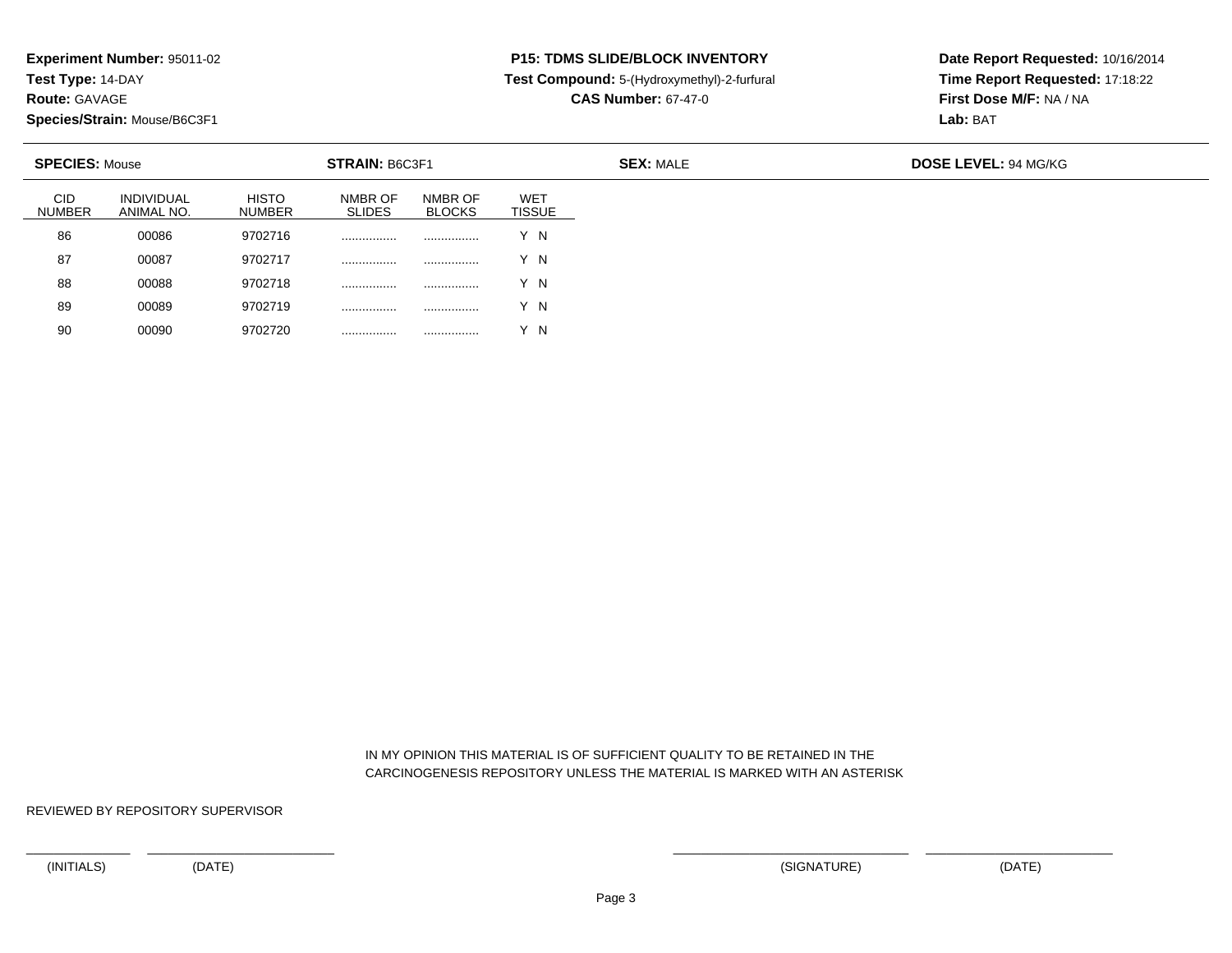**Test Type:** 14-DAY

**Route:** GAVAGE

95

**Species/Strain:** Mouse/B6C3F1

<sup>00095</sup> <sup>9702725</sup> ................ ................ Y N

## **P15: TDMS SLIDE/BLOCK INVENTORY**

**Test Compound:** 5-(Hydroxymethyl)-2-furfural

**CAS Number:** 67-47-0

**Date Report Requested:** 10/16/2014**Time Report Requested:** 17:18:22**First Dose M/F:** NA / NA**Lab:** BAT

| <b>STRAIN: B6C3F1</b><br><b>SPECIES: Mouse</b> |                                 |                               |                          | <b>SEX: MALE</b>         |                      |  | <b>DOSE LEVEL: 188</b> | MG/KG |
|------------------------------------------------|---------------------------------|-------------------------------|--------------------------|--------------------------|----------------------|--|------------------------|-------|
| <b>CID</b><br><b>NUMBER</b>                    | <b>INDIVIDUAL</b><br>ANIMAL NO. | <b>HISTO</b><br><b>NUMBER</b> | NMBR OF<br><b>SLIDES</b> | NMBR OF<br><b>BLOCKS</b> | <b>WET</b><br>TISSUE |  |                        |       |
| 91                                             | 00091                           | 9702721                       |                          |                          | Y N                  |  |                        |       |
| 92                                             | 00092                           | 9702722                       |                          |                          | Y N                  |  |                        |       |
| 93                                             | 00093                           | 9702723                       | .                        | .                        | Y N                  |  |                        |       |
| 94                                             | 00094                           | 9702724                       | .                        |                          | V N                  |  |                        |       |

 IN MY OPINION THIS MATERIAL IS OF SUFFICIENT QUALITY TO BE RETAINED IN THECARCINOGENESIS REPOSITORY UNLESS THE MATERIAL IS MARKED WITH AN ASTERISK

REVIEWED BY REPOSITORY SUPERVISOR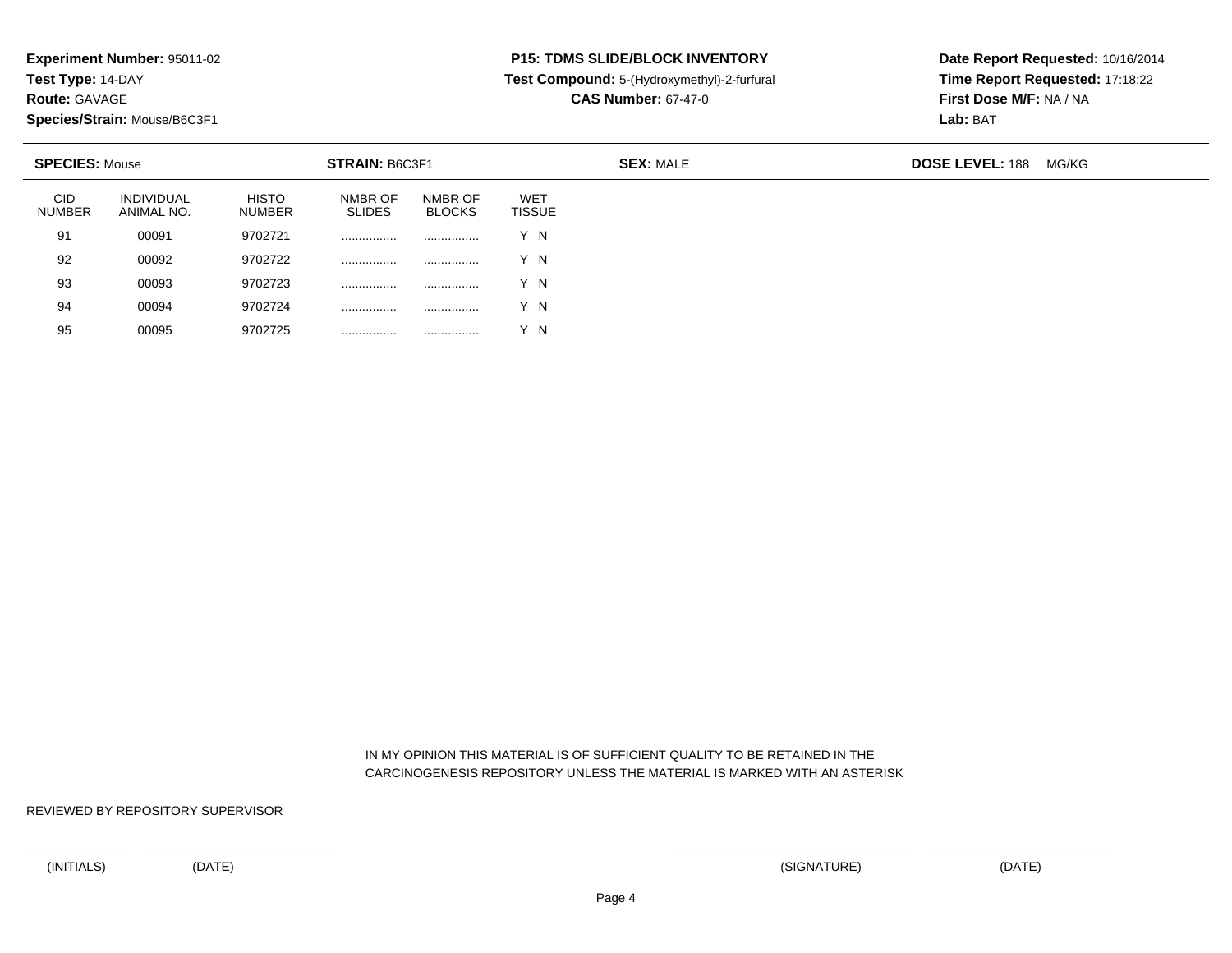**Test Type:** 14-DAY

**Route:** GAVAGE

100

**Species/Strain:** Mouse/B6C3F1

<sup>00100</sup> <sup>9702730</sup> ................ ................ Y N

## **P15: TDMS SLIDE/BLOCK INVENTORY**

**Test Compound:** 5-(Hydroxymethyl)-2-furfural

**CAS Number:** 67-47-0

**Date Report Requested:** 10/16/2014**Time Report Requested:** 17:18:22**First Dose M/F:** NA / NA**Lab:** BAT

| <b>SPECIES: Mouse</b>       |                                 |                               | STRAIN: B6C3F1           |                          |                      | <b>SEX: MALE</b> | <b>DOSE LEVEL: 375</b> | MG/KG |
|-----------------------------|---------------------------------|-------------------------------|--------------------------|--------------------------|----------------------|------------------|------------------------|-------|
| <b>CID</b><br><b>NUMBER</b> | <b>INDIVIDUAL</b><br>ANIMAL NO. | <b>HISTO</b><br><b>NUMBER</b> | NMBR OF<br><b>SLIDES</b> | NMBR OF<br><b>BLOCKS</b> | WET<br><b>TISSUE</b> |                  |                        |       |
| 96                          | 00096                           | 9702726                       | .                        |                          | Y N                  |                  |                        |       |
| 97                          | 00097                           | 9702727                       | .                        |                          | Y N                  |                  |                        |       |
| 98                          | 00098                           | 9702728                       | .                        |                          | Y N                  |                  |                        |       |
| 99                          | 00099                           | 9702729                       | .                        |                          | Y N                  |                  |                        |       |

 IN MY OPINION THIS MATERIAL IS OF SUFFICIENT QUALITY TO BE RETAINED IN THECARCINOGENESIS REPOSITORY UNLESS THE MATERIAL IS MARKED WITH AN ASTERISK

REVIEWED BY REPOSITORY SUPERVISOR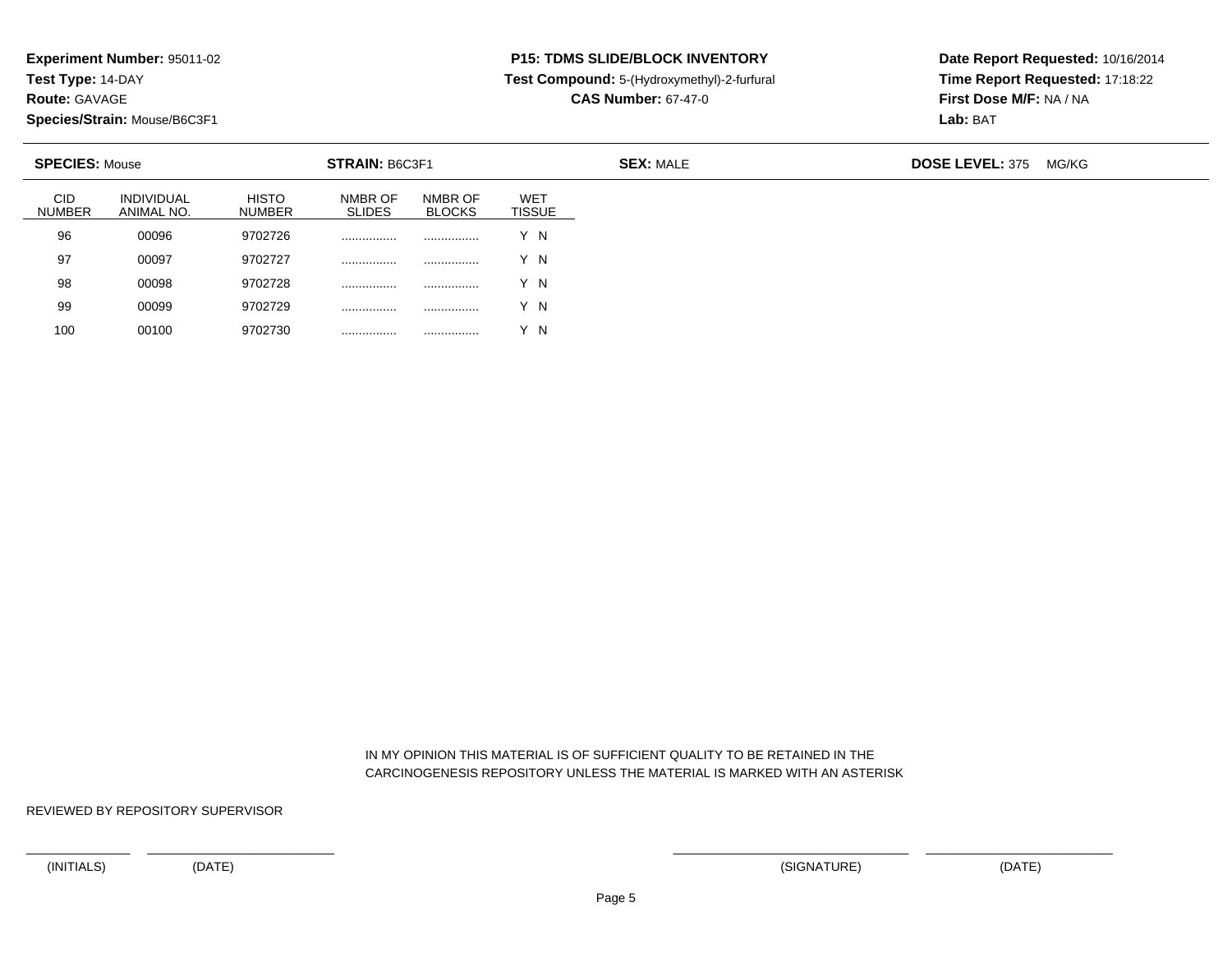**Test Type:** 14-DAY

**Route:** GAVAGE

105

**Species/Strain:** Mouse/B6C3F1

<sup>00105</sup> <sup>9702735</sup> ................ ................ Y N

### **P15: TDMS SLIDE/BLOCK INVENTORY**

**Test Compound:** 5-(Hydroxymethyl)-2-furfural

**CAS Number:** 67-47-0

**Date Report Requested:** 10/16/2014**Time Report Requested:** 17:18:22**First Dose M/F:** NA / NA**Lab:** BAT

| <b>SPECIES: Mouse</b>       |                                 |                               | STRAIN: B6C3F1           |                          |                             | <b>SEX: MALE</b> | <b>DOSE LEVEL: 750</b> | MG/KG |
|-----------------------------|---------------------------------|-------------------------------|--------------------------|--------------------------|-----------------------------|------------------|------------------------|-------|
| <b>CID</b><br><b>NUMBER</b> | <b>INDIVIDUAL</b><br>ANIMAL NO. | <b>HISTO</b><br><b>NUMBER</b> | NMBR OF<br><b>SLIDES</b> | NMBR OF<br><b>BLOCKS</b> | <b>WET</b><br><b>TISSUE</b> |                  |                        |       |
| 101                         | 00101                           | 9702731                       |                          |                          | Y N                         |                  |                        |       |
| 102                         | 00102                           | 9702732                       |                          |                          | Y N                         |                  |                        |       |
| 103                         | 00103                           | 9702733                       |                          |                          | Y N                         |                  |                        |       |
| 104                         | 00104                           | 9702734                       |                          | .                        | Y N                         |                  |                        |       |

 IN MY OPINION THIS MATERIAL IS OF SUFFICIENT QUALITY TO BE RETAINED IN THECARCINOGENESIS REPOSITORY UNLESS THE MATERIAL IS MARKED WITH AN ASTERISK

REVIEWED BY REPOSITORY SUPERVISOR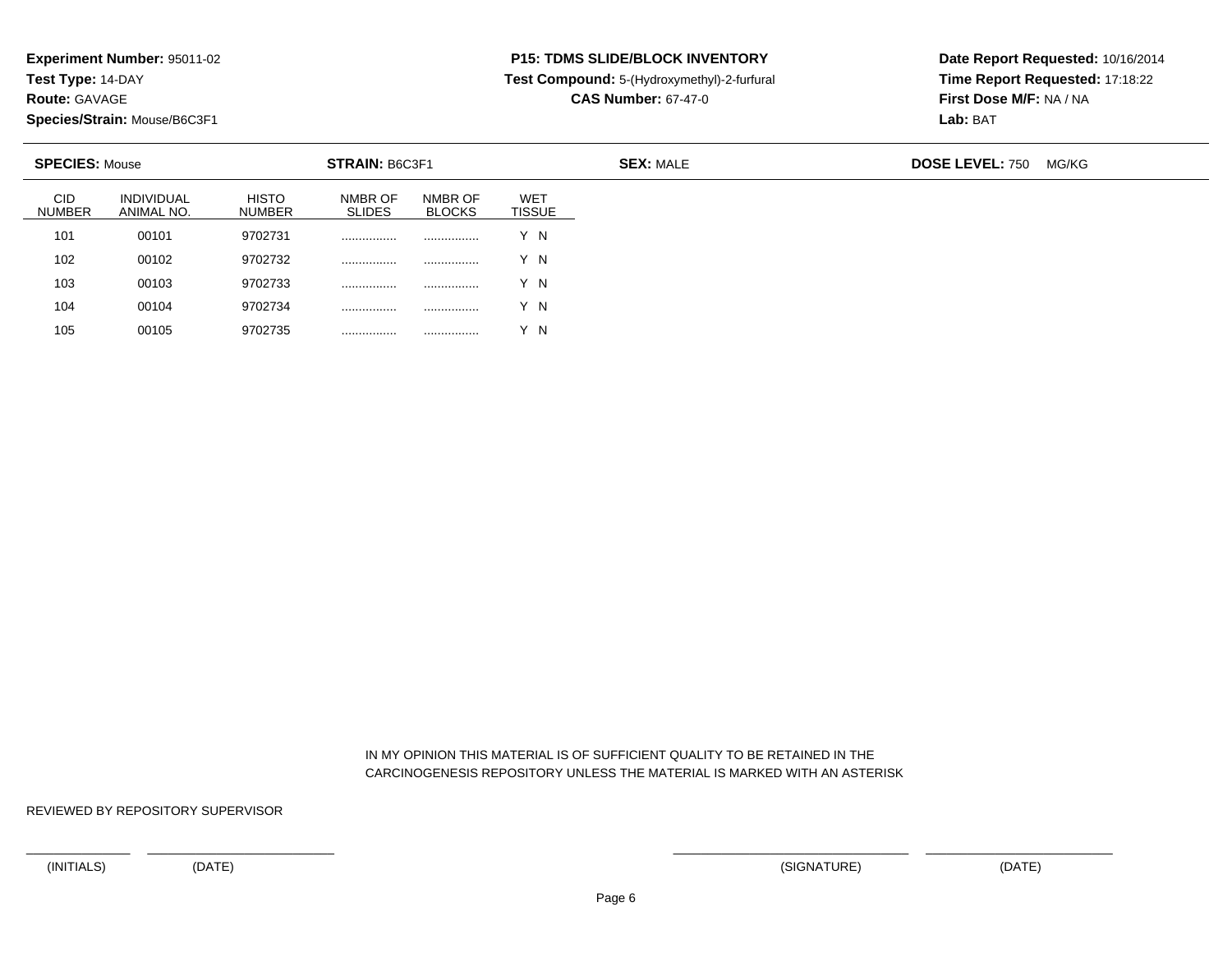**Test Type:** 14-DAY

**Route:** GAVAGE

110

**Species/Strain:** Mouse/B6C3F1

<sup>00110</sup> <sup>9702740</sup> ................ ................ Y N

## **P15: TDMS SLIDE/BLOCK INVENTORY**

**Test Compound:** 5-(Hydroxymethyl)-2-furfural

**CAS Number:** 67-47-0

**Date Report Requested:** 10/16/2014**Time Report Requested:** 17:18:22**First Dose M/F:** NA / NA**Lab:** BAT

| <b>SPECIES: Mouse</b>       |                                 |                               | <b>STRAIN: B6C3F1</b>    |                          |                                  | <b>SEX: MALE</b> | <b>DOSE LEVEL: 1500 MG/KG</b> |
|-----------------------------|---------------------------------|-------------------------------|--------------------------|--------------------------|----------------------------------|------------------|-------------------------------|
| <b>CID</b><br><b>NUMBER</b> | <b>INDIVIDUAL</b><br>ANIMAL NO. | <b>HISTO</b><br><b>NUMBER</b> | NMBR OF<br><b>SLIDES</b> | NMBR OF<br><b>BLOCKS</b> | WE <sub>1</sub><br><b>TISSUE</b> |                  |                               |
| 106                         | 00106                           | 9702736                       |                          | .                        | Y N                              |                  |                               |
| 107                         | 00107                           | 9702737                       | .                        | .                        | Y N                              |                  |                               |
| 108                         | 00108                           | 9702738                       |                          | .                        | Y N                              |                  |                               |
| 109                         | 00109                           | 9702739                       | .                        | .                        | Y N                              |                  |                               |

 IN MY OPINION THIS MATERIAL IS OF SUFFICIENT QUALITY TO BE RETAINED IN THECARCINOGENESIS REPOSITORY UNLESS THE MATERIAL IS MARKED WITH AN ASTERISK

REVIEWED BY REPOSITORY SUPERVISOR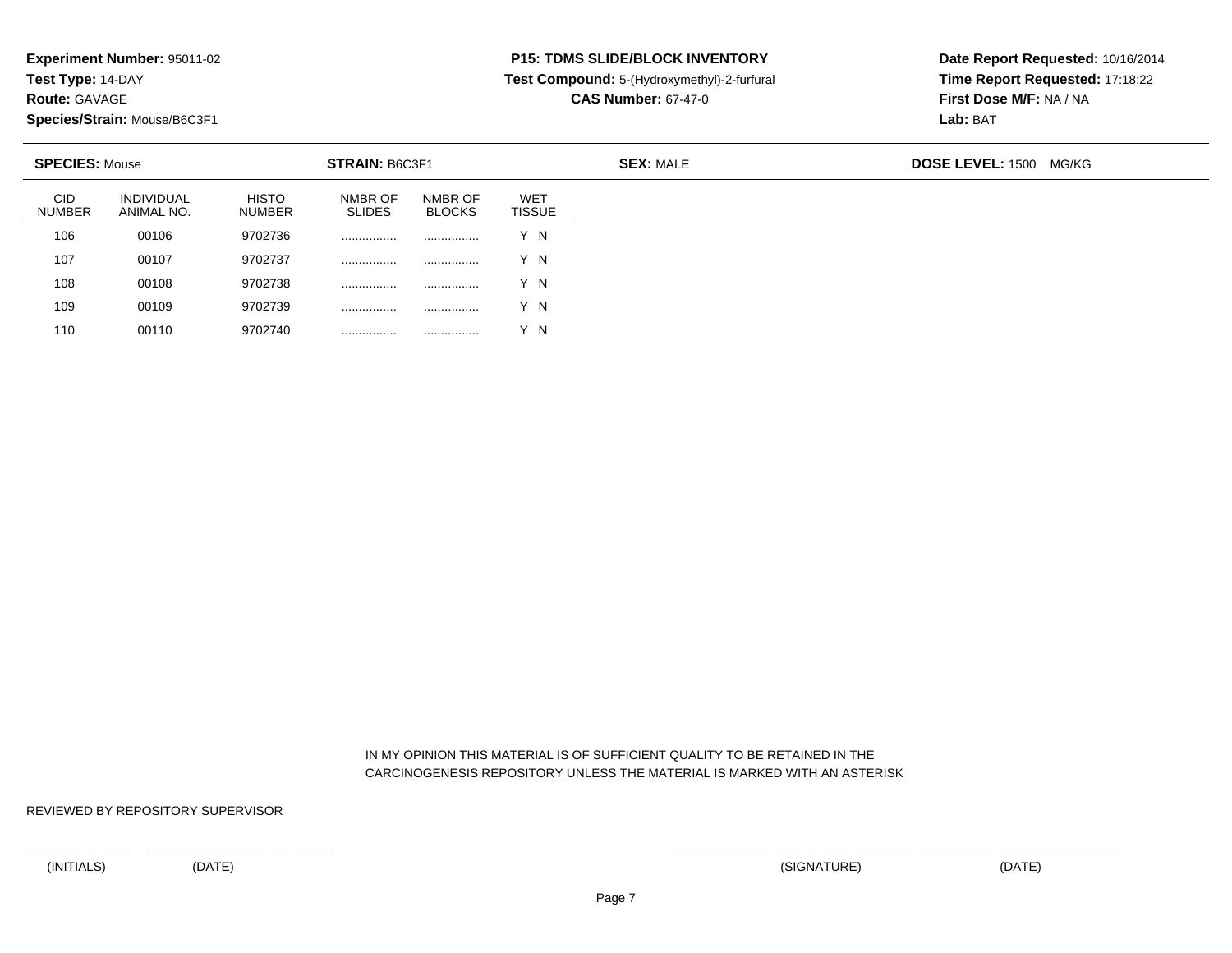**Test Type:** 14-DAY

**Route:** GAVAGE

115

**Species/Strain:** Mouse/B6C3F1

<sup>00115</sup> <sup>9702745</sup> ................ ................ Y N

# **P15: TDMS SLIDE/BLOCK INVENTORY**

**Test Compound:** 5-(Hydroxymethyl)-2-furfural

**CAS Number:** 67-47-0

**Date Report Requested:** 10/16/2014**Time Report Requested:** 17:18:22**First Dose M/F:** NA / NA**Lab:** BAT

| <b>SPECIES: Mouse</b>       |                                 |                               | STRAIN: B6C3F1           |                          |                             |  |  |
|-----------------------------|---------------------------------|-------------------------------|--------------------------|--------------------------|-----------------------------|--|--|
| <b>CID</b><br><b>NUMBER</b> | <b>INDIVIDUAL</b><br>ANIMAL NO. | <b>HISTO</b><br><b>NUMBER</b> | NMBR OF<br><b>SLIDES</b> | NMBR OF<br><b>BLOCKS</b> | <b>WET</b><br><b>TISSUE</b> |  |  |
| 111                         | 00111                           | 9702741                       |                          |                          | Y N                         |  |  |
| 112                         | 00112                           | 9702742                       |                          | .                        | Y N                         |  |  |
| 113                         | 00113                           | 9702743                       | .                        |                          | Y N                         |  |  |
| 114                         | 00114                           | 9702744                       |                          |                          | Y N                         |  |  |

 IN MY OPINION THIS MATERIAL IS OF SUFFICIENT QUALITY TO BE RETAINED IN THECARCINOGENESIS REPOSITORY UNLESS THE MATERIAL IS MARKED WITH AN ASTERISK

REVIEWED BY REPOSITORY SUPERVISOR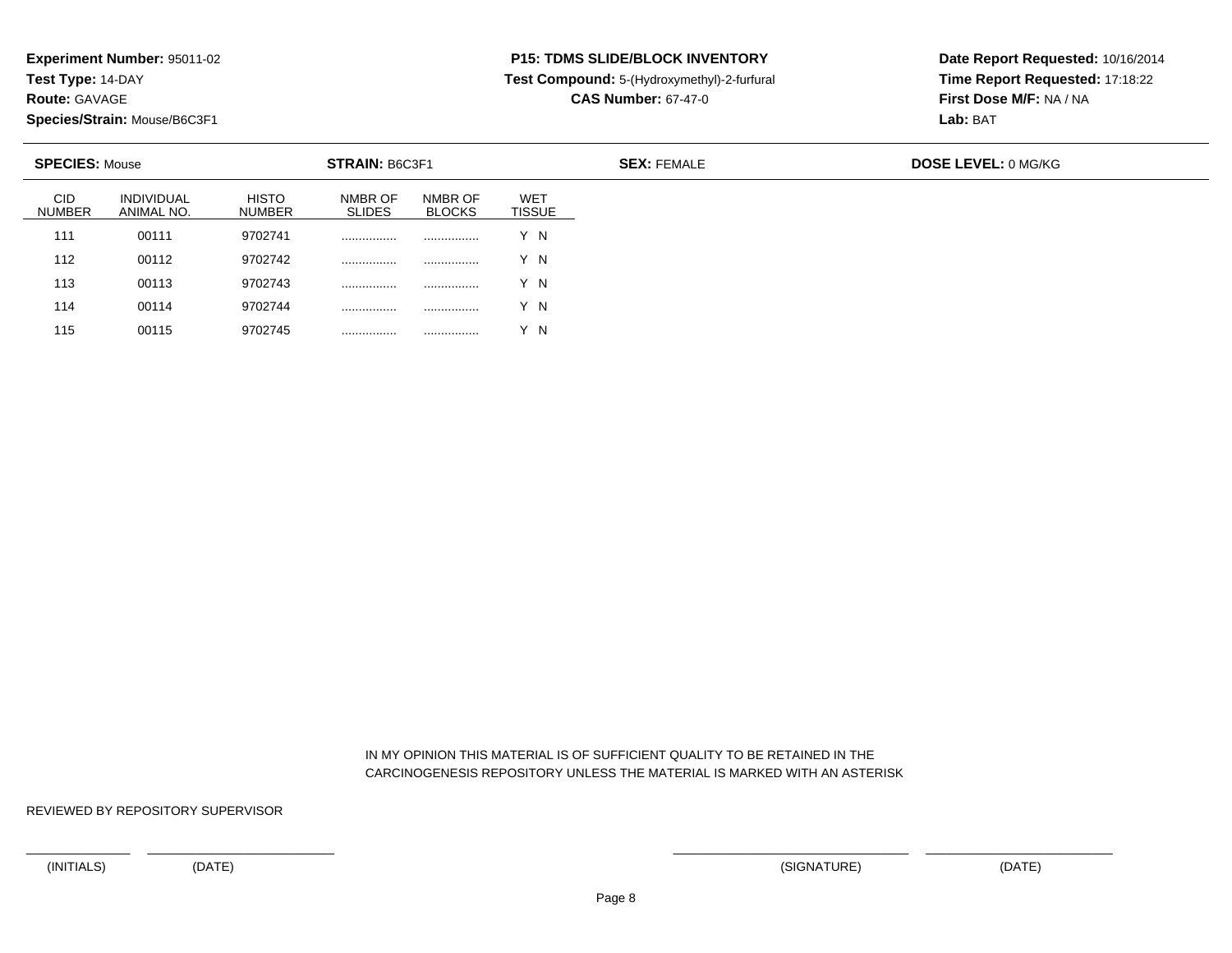**Test Type:** 14-DAY

**Route:** GAVAGE

120

**Species/Strain:** Mouse/B6C3F1

<sup>00120</sup> <sup>9702750</sup> ................ ................ Y N

# **P15: TDMS SLIDE/BLOCK INVENTORY**

**Test Compound:** 5-(Hydroxymethyl)-2-furfural

**CAS Number:** 67-47-0

**Date Report Requested:** 10/16/2014**Time Report Requested:** 17:18:22**First Dose M/F:** NA / NA**Lab:** BAT

| <b>SPECIES: Mouse</b>       |                                 |                        | <b>STRAIN: B6C3F1</b>    |                          |                             |  |  |
|-----------------------------|---------------------------------|------------------------|--------------------------|--------------------------|-----------------------------|--|--|
| <b>CID</b><br><b>NUMBER</b> | <b>INDIVIDUAL</b><br>ANIMAL NO. | <b>HISTO</b><br>NUMBER | NMBR OF<br><b>SLIDES</b> | NMBR OF<br><b>BLOCKS</b> | <b>WET</b><br><b>TISSUE</b> |  |  |
| 116                         | 00116                           | 9702746                | .                        | .                        | Y N                         |  |  |
| 117                         | 00117                           | 9702747                | .                        |                          | Y N                         |  |  |
| 118                         | 00118                           | 9702748                | .                        |                          | Y N                         |  |  |
| 119                         | 00119                           | 9702749                | .                        |                          | Y N                         |  |  |

 IN MY OPINION THIS MATERIAL IS OF SUFFICIENT QUALITY TO BE RETAINED IN THECARCINOGENESIS REPOSITORY UNLESS THE MATERIAL IS MARKED WITH AN ASTERISK

REVIEWED BY REPOSITORY SUPERVISOR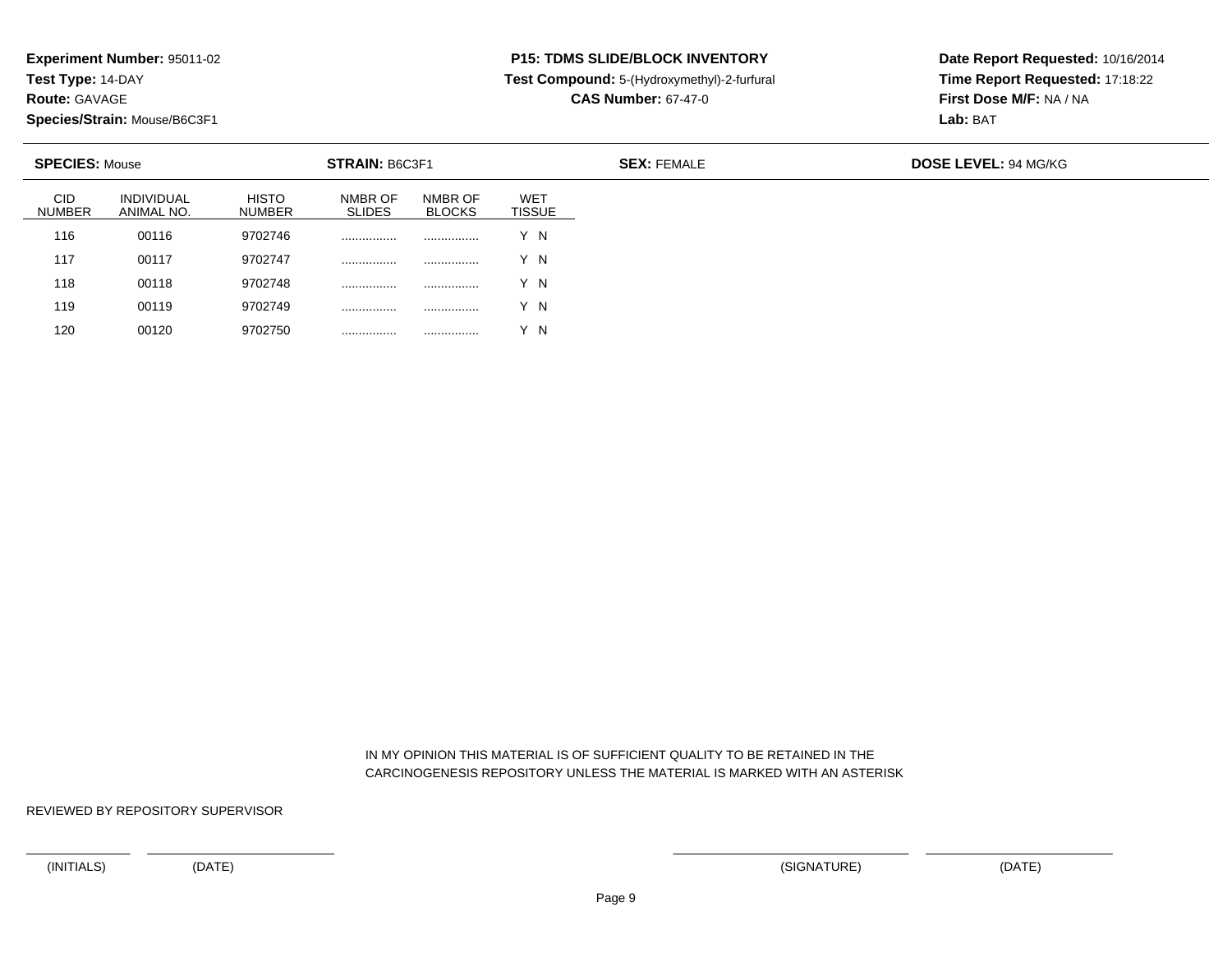**Test Type:** 14-DAY

**Route:** GAVAGE

125

**Species/Strain:** Mouse/B6C3F1

<sup>00125</sup> <sup>9702755</sup> ................ ................ Y N

## **P15: TDMS SLIDE/BLOCK INVENTORY**

**Test Compound:** 5-(Hydroxymethyl)-2-furfural

**CAS Number:** 67-47-0

**Date Report Requested:** 10/16/2014**Time Report Requested:** 17:18:22**First Dose M/F:** NA / NA**Lab:** BAT

| <b>SPECIES: Mouse</b>       |                                 |                               | STRAIN: B6C3F1           |                          |                             | <b>SEX: FEMALE</b> | <b>DOSE LEVEL: 188</b><br>MG/KG |
|-----------------------------|---------------------------------|-------------------------------|--------------------------|--------------------------|-----------------------------|--------------------|---------------------------------|
| <b>CID</b><br><b>NUMBER</b> | <b>INDIVIDUAL</b><br>ANIMAL NO. | <b>HISTO</b><br><b>NUMBER</b> | NMBR OF<br><b>SLIDES</b> | NMBR OF<br><b>BLOCKS</b> | <b>WET</b><br><b>TISSUE</b> |                    |                                 |
| 121                         | 00121                           | 9702751                       |                          | .                        | Y N                         |                    |                                 |
| 122                         | 00122                           | 9702752                       |                          |                          | Y N                         |                    |                                 |
| 123                         | 00123                           | 9702753                       |                          | .                        | Y N                         |                    |                                 |
| 124                         | 00124                           | 9702754                       |                          | .                        | Y N                         |                    |                                 |

 IN MY OPINION THIS MATERIAL IS OF SUFFICIENT QUALITY TO BE RETAINED IN THECARCINOGENESIS REPOSITORY UNLESS THE MATERIAL IS MARKED WITH AN ASTERISK

REVIEWED BY REPOSITORY SUPERVISOR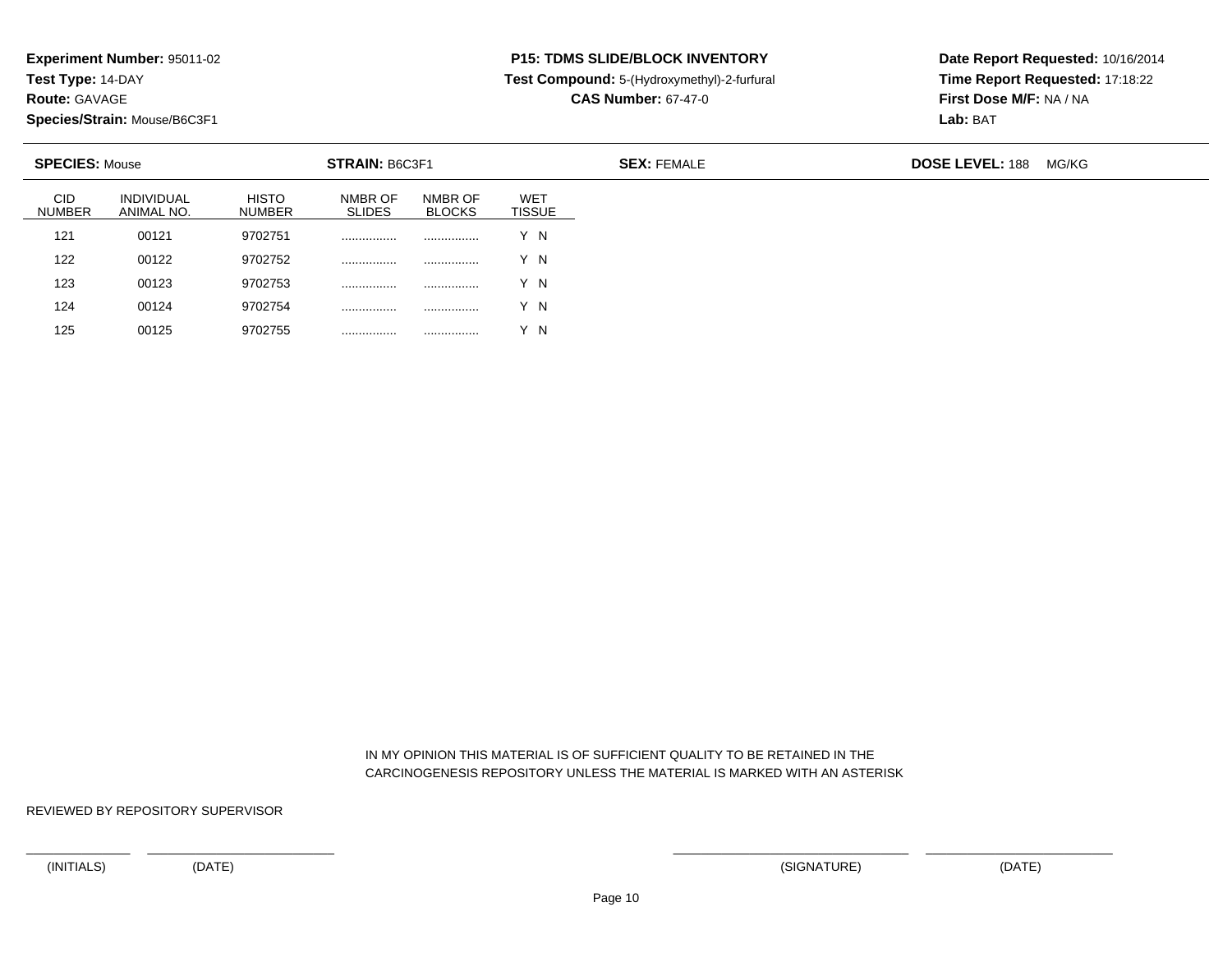**Test Type:** 14-DAY

**Route:** GAVAGE

130

**Species/Strain:** Mouse/B6C3F1

<sup>00130</sup> <sup>9702760</sup> ................ ................ Y N

## **P15: TDMS SLIDE/BLOCK INVENTORY**

**Test Compound:** 5-(Hydroxymethyl)-2-furfural

**CAS Number:** 67-47-0

**Date Report Requested:** 10/16/2014**Time Report Requested:** 17:18:22**First Dose M/F:** NA / NA**Lab:** BAT

| <b>SPECIES: Mouse</b>       |                                 |                               | STRAIN: B6C3F1           |                          |                             | <b>SEX: FEMALE</b> | <b>DOSE LEVEL: 375</b><br>MG/KG |
|-----------------------------|---------------------------------|-------------------------------|--------------------------|--------------------------|-----------------------------|--------------------|---------------------------------|
| <b>CID</b><br><b>NUMBER</b> | <b>INDIVIDUAL</b><br>ANIMAL NO. | <b>HISTO</b><br><b>NUMBER</b> | NMBR OF<br><b>SLIDES</b> | NMBR OF<br><b>BLOCKS</b> | <b>WET</b><br><b>TISSUE</b> |                    |                                 |
| 126                         | 00126                           | 9702756                       |                          | .                        | Y N                         |                    |                                 |
| 127                         | 00127                           | 9702757                       |                          | .                        | Y N                         |                    |                                 |
| 128                         | 00128                           | 9702758                       | .                        | .                        | Y N                         |                    |                                 |
| 129                         | 00129                           | 9702759                       | .                        | .                        | Y N                         |                    |                                 |

 IN MY OPINION THIS MATERIAL IS OF SUFFICIENT QUALITY TO BE RETAINED IN THECARCINOGENESIS REPOSITORY UNLESS THE MATERIAL IS MARKED WITH AN ASTERISK

REVIEWED BY REPOSITORY SUPERVISOR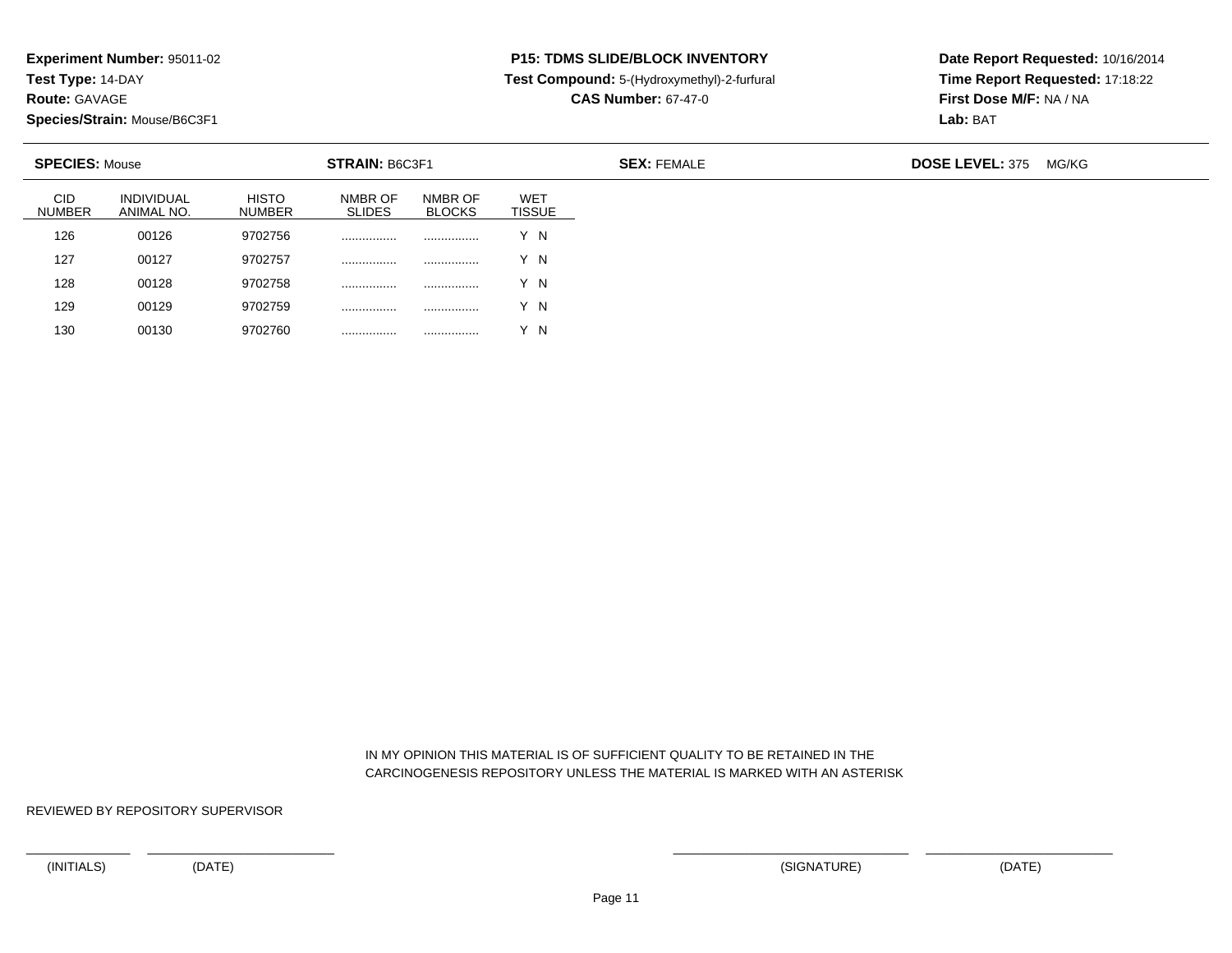**Test Type:** 14-DAY

**Route:** GAVAGE

135

**Species/Strain:** Mouse/B6C3F1

<sup>00135</sup> <sup>9702765</sup> ................ ................ Y N

## **P15: TDMS SLIDE/BLOCK INVENTORY**

**Test Compound:** 5-(Hydroxymethyl)-2-furfural

**CAS Number:** 67-47-0

**Date Report Requested:** 10/16/2014**Time Report Requested:** 17:18:22**First Dose M/F:** NA / NA**Lab:** BAT

| <b>SPECIES: Mouse</b>       |                                 |                               | STRAIN: B6C3F1           |                          |                             | <b>SEX: FEMALE</b> | <b>DOSE LEVEL: 750</b> | MG/KG |
|-----------------------------|---------------------------------|-------------------------------|--------------------------|--------------------------|-----------------------------|--------------------|------------------------|-------|
| <b>CID</b><br><b>NUMBER</b> | <b>INDIVIDUAL</b><br>ANIMAL NO. | <b>HISTO</b><br><b>NUMBER</b> | NMBR OF<br><b>SLIDES</b> | NMBR OF<br><b>BLOCKS</b> | <b>WET</b><br><b>TISSUE</b> |                    |                        |       |
| 131                         | 00131                           | 9702761                       |                          | .                        | Y N                         |                    |                        |       |
| 132                         | 00132                           | 9702762                       | .                        | .                        | Y N                         |                    |                        |       |
| 133                         | 00133                           | 9702763                       | .                        |                          | Y N                         |                    |                        |       |
| 134                         | 00134                           | 9702764                       | .                        | .                        | Y N                         |                    |                        |       |

 IN MY OPINION THIS MATERIAL IS OF SUFFICIENT QUALITY TO BE RETAINED IN THECARCINOGENESIS REPOSITORY UNLESS THE MATERIAL IS MARKED WITH AN ASTERISK

REVIEWED BY REPOSITORY SUPERVISOR